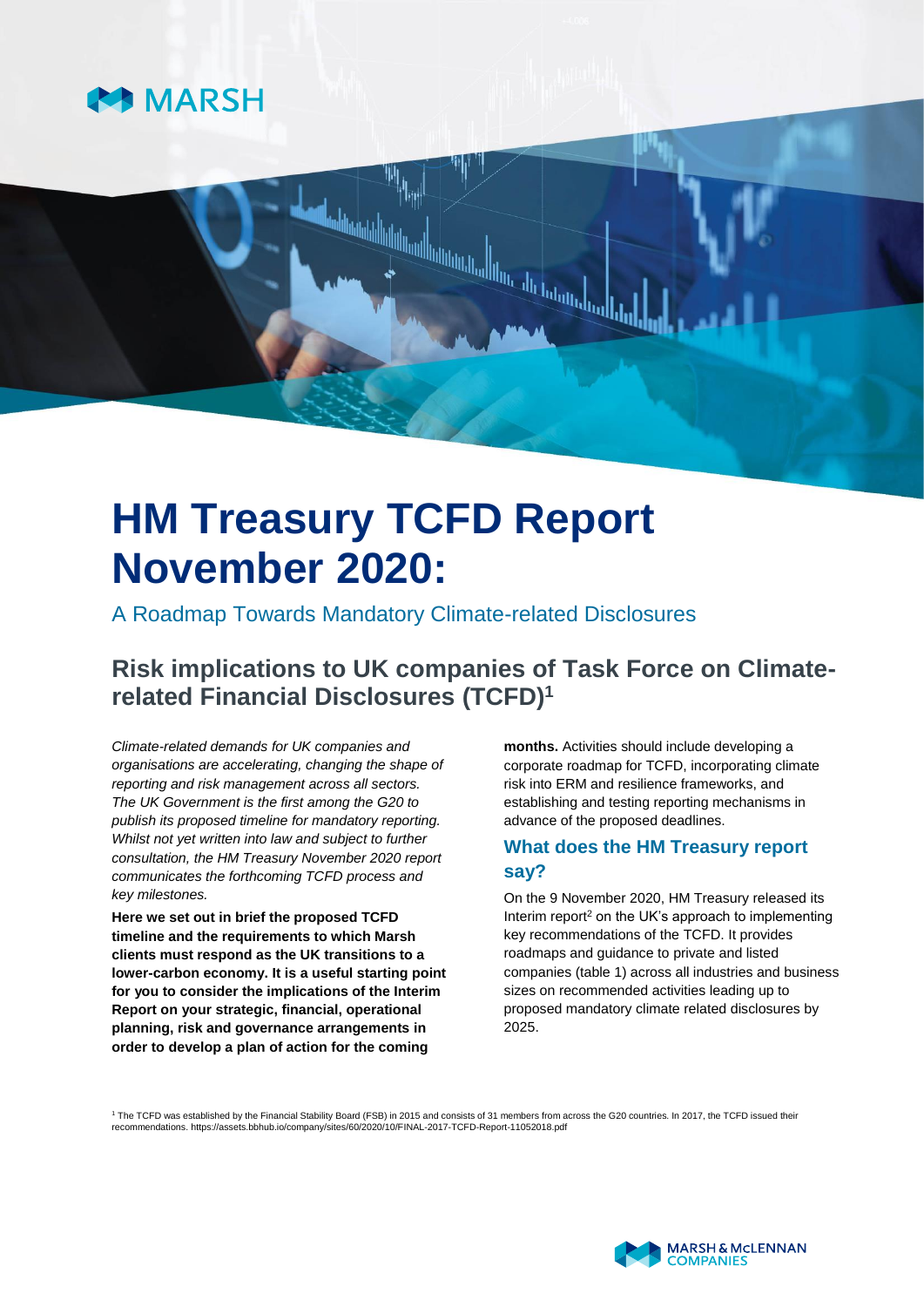#### **Table 1: Corporate timelines for mandatory TCFD disclosure. <sup>2</sup>**

|                                                                                 |                                                                                                                                                                                                                                                                                                                                                                                                       | <b>Key Timelines:</b>                                  |                                                       |                                                                 |
|---------------------------------------------------------------------------------|-------------------------------------------------------------------------------------------------------------------------------------------------------------------------------------------------------------------------------------------------------------------------------------------------------------------------------------------------------------------------------------------------------|--------------------------------------------------------|-------------------------------------------------------|-----------------------------------------------------------------|
| <b>Type of Company</b>                                                          | <b>Definition</b>                                                                                                                                                                                                                                                                                                                                                                                     | 2021                                                   | 2022                                                  | 2023 onwards                                                    |
| <b>Listed Commercial</b>                                                        | All premium listed commercial companies, and<br>all issuers of standard listed shares (excluding<br>listed funds) on the Financial Conduct<br>Authority (FCA's) official list.                                                                                                                                                                                                                        | 66% must<br>report by law<br>in 2021.                  | $\cdot$ 100% must<br>report by law in<br>2022.        | $\cdot$ 100%                                                    |
| <b>Large Private</b>                                                            | Meeting at least two of the following criteria:<br>$\bullet$<br>Annual turnover over £25.9 million.<br>Balance sheet over £12.9 million.<br>Average number of employees over 250.                                                                                                                                                                                                                     | $\cdot$ N/A                                            | • 50% must report •<br>by law in 2022.                | To be<br>confirmed,<br>pending<br>consultation due<br>end-2022. |
| <b>Banks and</b><br><b>Building Societies</b>                                   | All UK PRA*-regulated banks, building<br>societies, PRA-designated investment firms,<br>and their groups.                                                                                                                                                                                                                                                                                             | Approximately<br>60% must<br>report by law<br>in 2021. | Near 100%<br>must report by<br>law in 2022.           | $\cdot$ 100%                                                    |
| <b>Insurance</b>                                                                | Includes all UK PRA-regulated insurance and<br>reinsurance firms and groups.                                                                                                                                                                                                                                                                                                                          | Remaining<br>40%<br>"expected to".                     | • Approximately<br>90% must report<br>by law by 2022. |                                                                 |
| <b>Asset Managers</b>                                                           | Comprises UK-authorised asset managers,<br>defined as:<br>Markets in Financial Instruments Directive<br>(MiFID) investment firms who provide<br>portfolio management services.<br>Alternative Investment Fund Managers<br>(AIFMs), including small authorised AIFMs<br>that have managing permissions.<br>UCITS** management companies; and<br>UCITS funds without an external<br>management company. | Planned<br>consultation in<br>2021.                    | • 75% must report •<br>by law in 2022.                | Increases to<br>approximately<br>100%.                          |
| Life Insurers and<br><b>FCA Regulated</b><br><b>Pension Schemes</b>             | • Comprises life insurers and FCA-regulated<br>pension scheme providers.                                                                                                                                                                                                                                                                                                                              |                                                        | • 90% must report<br>in 2022.                         |                                                                 |
| Occupational<br><b>Pension Schemes</b><br>*PRA: Prudential Regulation Authority | Comprises all occupational pension schemes<br>that are regulated by Department for Work and<br>Pensions (DWP).                                                                                                                                                                                                                                                                                        | Approximately •<br>40% must<br>report in 2021.         | Approximately<br>70% by 2022<br>onwards.              | $\cdot$ 85% must<br>report by 2025.                             |

**\*\*UCITS**: Undertakings for Collective Investment in Transferable Securities

Some banks, building societies and insurance companies are also listed commercial companies or large private, and may fall within the scope of the proposals of one or both of those categories. There is also likely to be some overlap in coverage between asset managers, life insurers, FCA-regulated pension schemes, and firms that will be covered by disclosure expectations either as listed issuers, or at the group level as insurance companies under the PRA's supervisory expectations.

#### **What will TCFD disclosure involve?**

The TCFD framework incorporates 11 recommended disclosure areas for companies across four pillars: (1) Governance; (2) Strategy; (3) Risk Management; and (4) Metrics and Targets. Each pillar has its own recommended disclosures; the Risk Management component of TCFD incorporates:

- 1. The organisation's processes for **identifying and assessing** climate-related risks.
- 2. The organisation's processes for **managing**  climate-related risks.

3. The processes for **integrating** the identification, assessment, and management of climate-related risks into the organisation's overall risk management.

To report effectively, TCFD will require underlying risk management procedures to address emerging **physical** climate risks, (i.e. risks related to the impact on physical assets) and **transition** climate risks, (i.e. risks related to the transition to a lower-carbon economy encompassing both a company and its supply chain).